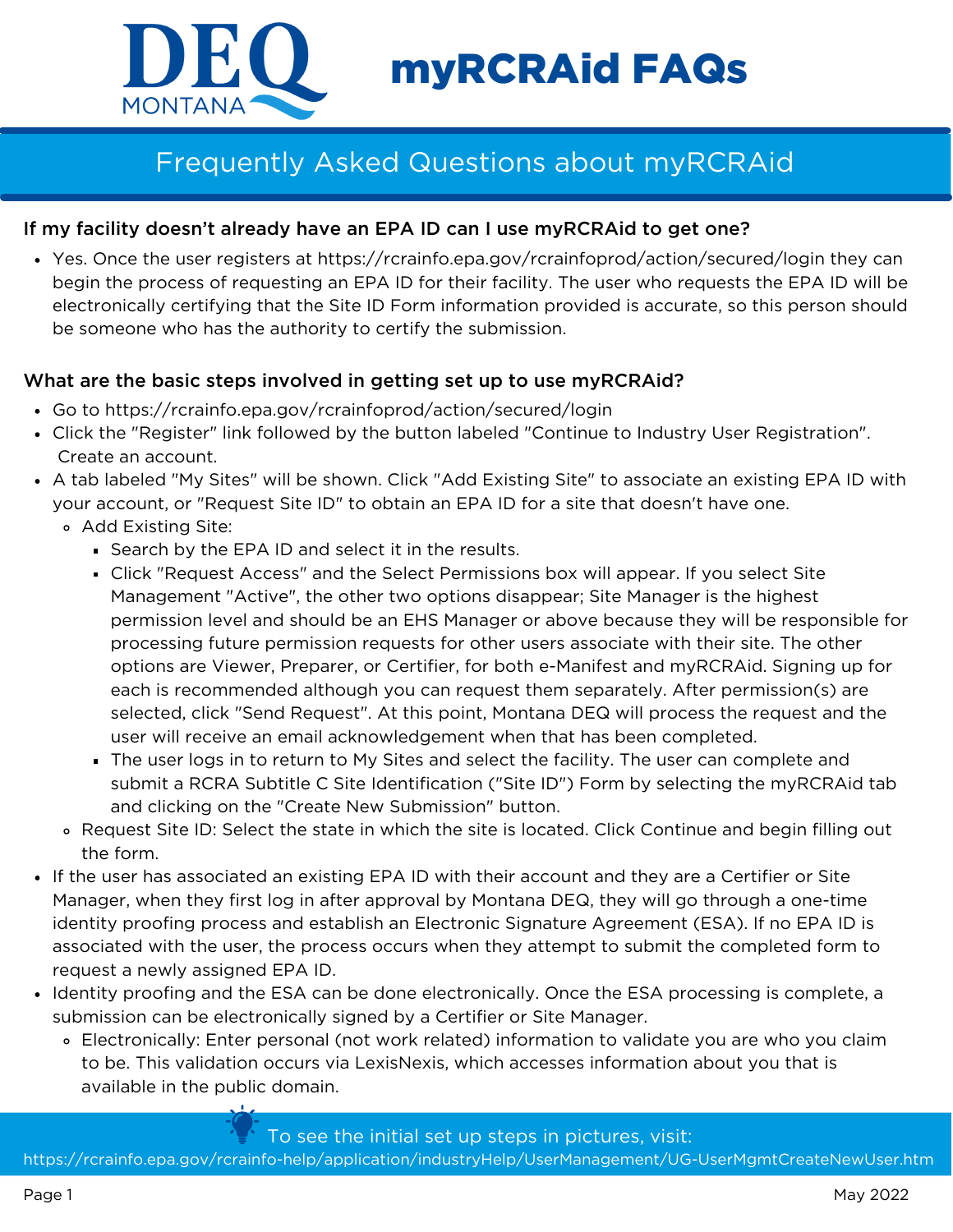# What are the advantages of submitting a notification electronically?

- Entry is faster than paper submissions and less error prone due to edit checks. The screen layout mirrors the federal notification form. For an existing ID, the most recent record is pre-populated into the data entry screen for you to update as necessary. You can save your work and go back to finish it later.
- Acknowledgement of processing completion is prompt via email.

# Who at my facility should apply to use myRCRAid?

- There are four (4) levels of permissions for myRCRAid that can be requested:
	- Viewer Can view a Site ID Form but not modify or certify it
	- Preparer Can create or update a Site ID form but not certify/submit it
	- Certifier Can create, update, and/or certify/submit the Site ID form
	- o Site Manager A super user who can view, prepare, certify and will process future permission requests from users who ask to associate their account with the Site Manager's EPA ID(s).
- User accounts and passwords should never be shared per US EPA's security requirements for electronic reporting.
- The person who electronically signs the form takes the responsibility of certifying that the information is true, accurate, and complete.
- Consultants can view or prepare forms, but the client should certify them.

# What is Electronic Identity Proofing?

- Electronic Identity Proofing is a method of validating that a person is who they claim to be. The ability to submit information electronically requires identity proofing to occur as a condition of being approved to use the service.
- The RCRAInfo Industry Application uses LexisNexis for the electronic identity proofing service. Once the user enters their information (legal name, address, SSN, etc.) and agrees to the Electronic Signature Agreement (ESA) terms and conditions the information provided will immediately be evaluated and given a score. If the minimum score needed for identity proofing is met, then the ESA will be recorded.
- If the minimum score is not met, users can change the information and try again. You are only allowed to submit information for electronic identity proofing three (3) times in a given 24-hour period.
	- Be sure to enter your legal name, not a nickname.
	- If you moved recently, try using your previous address instead of the new one.
- Users will only have to complete the electronic signature agreement one time, even if they are representing hazardous waste sites in different states.

# Are sites with EPA IDs already in myRCRAid?

Yes. myRCRAid is part of RCRAInfo, so any EPA ID that was ever assigned is in the database. If you are having issues finding an EPA ID please contact Montana DEQ.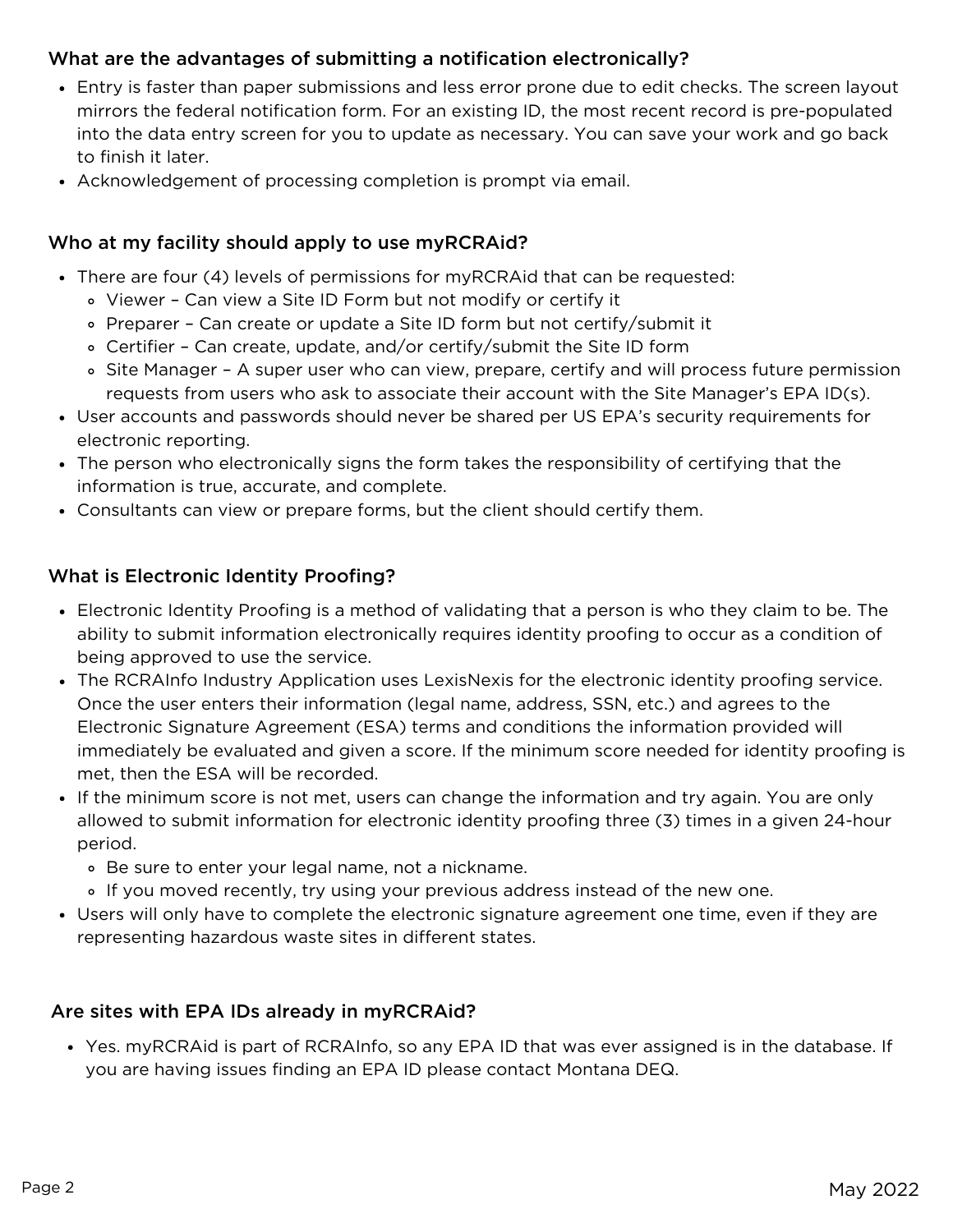# Is Montana DEQ requiring the use of myRCRAid for notification?

- Montana DEQ strongly recommends that companies with numerous locations use myRCRAid to lessen the burden of completing and processing paper forms. It is easy to track all your locations if they are associated with your account.
- Montana DEQ recommends electronic notification for facilities that expect to submit multiple forms over time due to changes or for Annual and Biennial Reporting. Information from the previous form is copied into the new one to make data entry more efficient.

## I'm not sure whether the facility's location already has a RCRA IS. How do I find out?

- Use RCRAInfo Web to search for hazardous waste sites by Site ID, Site Name, location, etc.
- Do a search using US EPS's ECHO or Envirofacts websites. ECHO is updated weekly from the national RCRA database while Envirofacts is updated monthly.
- myRCRAid has a search feature that will allow the user to look for their facility. If no facility information is in the database, the user can request a new EPA ID.

### I already have a Central Data Exchange Account. How do I apply for myRCRAid?

Use your CDX credentials to login to the RCRAInfo site, and then follow the instructions on page 1 of this FAQs document.

#### Who do I contact at Montana DEQ with questions about completing the electronic form?

Contact Montana DEQ via email at deqhazwaste@mt.gov

#### How will I know that Montana DEQ has received and processed my electronic submission?

At multiple points in the process, myRCRAid will deliver emails to the address associated with the user's account. You can check the status in myRCRAid's My Submissions tab.

#### Can I deactivate a site using myRCRAid?

Yes. You can use myRCRAid to request that the EPA ID be inactivated/deactivated. When you complete the form with the intention of inactivating the ID, all the activities should have a negative answer. Please provide an explanation in the Comment section when requesting deactivation.

#### Can I print a copy of the form I submitted using myRCRAid?

Currently there is not a pdf format of the submission available, but you can print out the information on your screen.